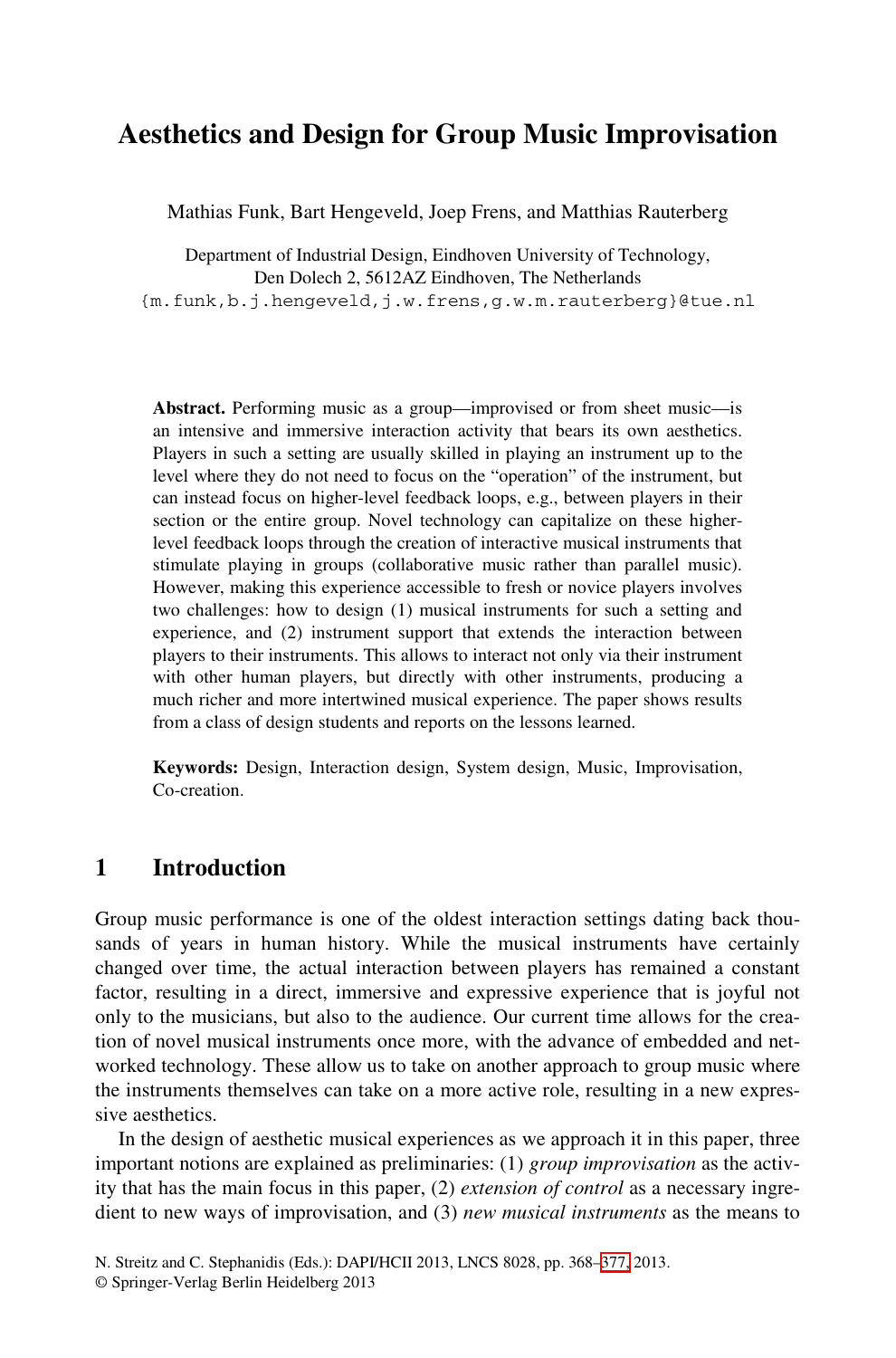realize new musical improvisation experiences. These three are explained in the following.

#### **1.1 Group Improvisation**

In this paper, we focus on musical improvisation in group settings. In our view this activity involves multiple simultaneous feedback loops of musical expression [1] as shown in Figure 1. We see these loops as universal attributes of group music performance, whether played from sheet music (e.g., in a classical orchestra) or without (e.g., in a jazz quartet). We illustrate these loops first, before moving to the topic of group improvisation.



**Fig. 1.** Different layers of feedback loops in musical performance

*Firstly*, no matter the musical setting or situation, a musician interacts with his musical instrument. The musician plays the instrument, which in turn generates a sound, to which the musician can respond (e.g., in intonation or expression). This feedback loop is at the core of playing music.

*Secondly*, in any setting involving musical interaction (e.g., multiple musicians together or a single musician and a play-along CDs) a musician can belong to a section. For example, a drummer and a bass player both belong to a rhythm section. All musicians within a section have to sound well together, which adds a feedback loop to the aforementioned one.

The *third* feedback loop originates when sections start belonging to a larger musical body. For example, a cellist (feedback loop one) in a classical orchestra belongs to the cello section (feedback loop two), but also to the string section (consisting of the first and second violins, violas, cellos and basses, feedback loop three). Moreover, the string section belongs to an even larger body: the orchestra.

To keep all these sections musically aligned, orchestras have a conductor who imposes his interpretation on the orchestra. This adds a *fourth* feedback loop. In jazz bands the role of the conductor often moves from musician to musician within a single piece of music.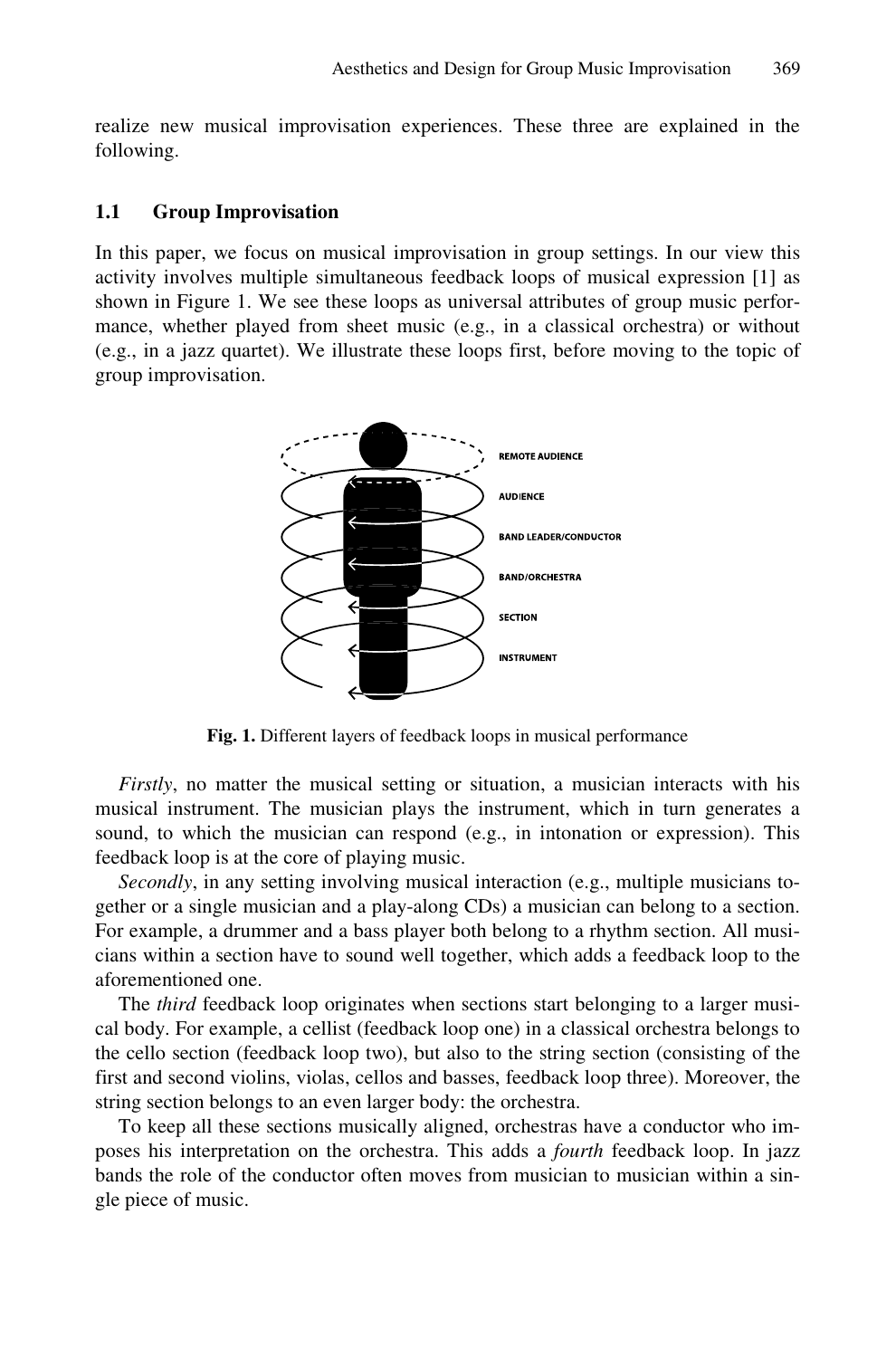The *fifth* feedback loop we identify is the one involving the audience: when the audience is enthusiastic typically musicians start performing better.

The *sixth* feedback loop we identify is less direct, but a feedback loop nonetheless: delayed feedback on your performance through sales, downloads, streams, Facebook likes, Tweets, etcetera. Clearly this feedback loop is of a different character than the previous five, but also one that may become more relevant in the near future.

As mentioned, we consider these feedback loops not unique for improvised group music, but pertaining to group music in general. What interests us in group improvisation though is the how the feedback loops are dependent on self-organization. Let us explain this.

Transcribed music has a clear organizing factor: the sheet music. Despite the openness for music interpretation or the relativity of tempi (*allegro ma non troppo*) or expressions (*crescendo poco a poco*) sheet music gives a common direction to all involved musicians. In improvised music much (not all) of this direction is absent; often music originates 'on the fly', depending on factors such as the group composition, the setting, the musical backgrounds of the group members, and more. This makes that a single musical design (e.g., a jazz standard) will sound differently each time.

From an interaction design perspective we find this highly interesting as it opens up a new domain of musical instruments in which technology-mediated, interactive musical instruments can lead to a new musical aesthetics. We elaborate on this in the next section. For example, we foresee that extending instrumental control among musicians (on which we elaborate in the next section) will lead to a different form of instrumentalism, as it will require musicians to accept other musicians to have an influence in the first feedback loop described in this section. As a consequence we anticipate that this will have repercussions on most of the other feedback loops, as shared control redefines the (self-) organizational structure between instrumentalists, sections etcetera. This will hopefully not only lead to a new aesthetics of instrumentalism alone, but also of group musicianship and of the resulting music.

### **1.2 Extending Control**

In traditional group music settings, interaction happens usually non-verbal (to not disturb the music, or because one's voice would not carry over the music) using sign language, gestures, mimics, but mostly by listening to other instruments and watching other players play their instruments. Using this as an input, the players will adapt, for instance, volume, attenuation, and tempo of their own play–basically the application of multiple feedback loops as shown above. The connection between a player and other players' instruments is unidirectional in this process: the player can only perceive sound coming from another player's instrument, but not influence it–only indirectly, by influencing the other player. See Figure 2 (left side) for a visualization of this principle: players interact bi-directionally with their own instruments and with other players, and uni-directionally with other players' instruments.

What if a player could also influence the instruments of certain other players? As one can see from Figure 2 (right side), which shows a visualization of this new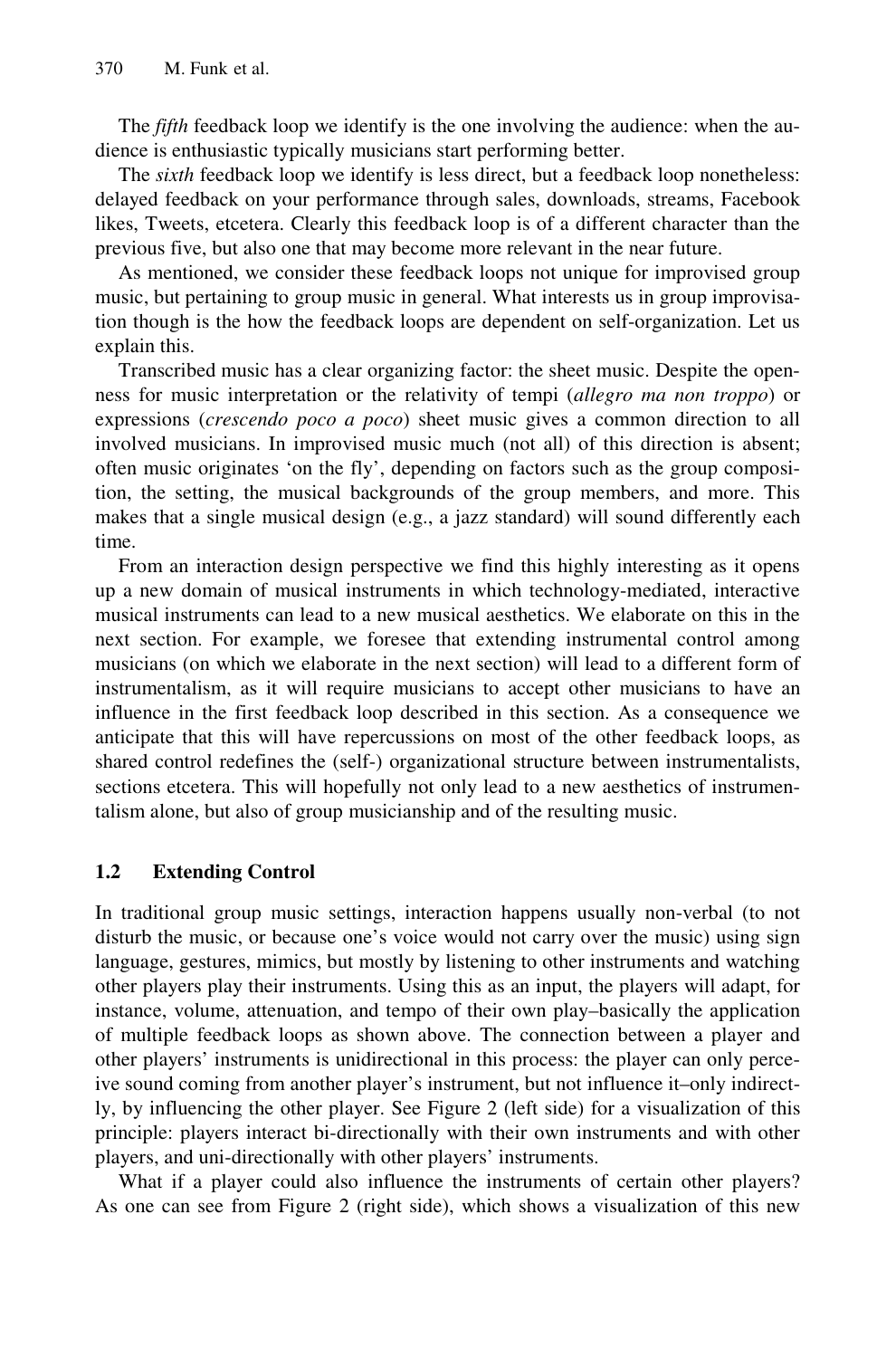principle, the network of connections between players and instruments is denser and entirely bi-directional: players interact both with their own instruments, other players, and their instruments.



**Fig. 2.** Interaction modes in traditional music performance settings (left side) and in the proposed new setting (right side). Human players at the top interaction with each other, but also with their instruments denoted at the bottom of each figure.

This new interaction creates richer feedback loops, and necessarily adds to the complexity of the performance. In addition, this interaction mode changes how players perceive the setting of the performance: there is less a strong and exclusive bond between players and their own instruments. Instead, instruments become shared artifacts–same as the music has been already [2].

### **1.3 New Musical Instruments**

Musical instruments have grown more sophisticated and nowadays allow for much richer expression. However, at the same time, the level of skills required to play state of the art musical instruments is higher than ever before. Some instruments cannot be played properly without years of (formal) training. Some instruments are too large or expensive to be owned and played by one's own will. Finally, nowadays frequent, ubiquitous, and high load music consumption has nurtured our tastes to a level where listening naïve musical expression or even just the sounds created by musical instruments are often not appreciated anymore–we simply do not enjoy the music we are able to create [3].

In the remainder of this paper, after showing related work, we will report on the process and outcomes of designing for group music improvisation, which is succeeded by important lessons learned. The paper concludes with a summary and an outlook on future steps of this line of design research.

## **2 Related Work**

Although related work (interactive musical instruments designed specifically for group improvisation) is scarce, the history of interactive, electronic musical instruments in general is rich. Typically the Theremin and the Moog synthesizer are seen as pivotal milestones in this history, but recent work is superfluous and compelling. For example, Bevilacqua et al. explore digitally enhanced bow gestures in their "Augmented String Quartet" [4], IRCAM's MO project [5] offers a modular system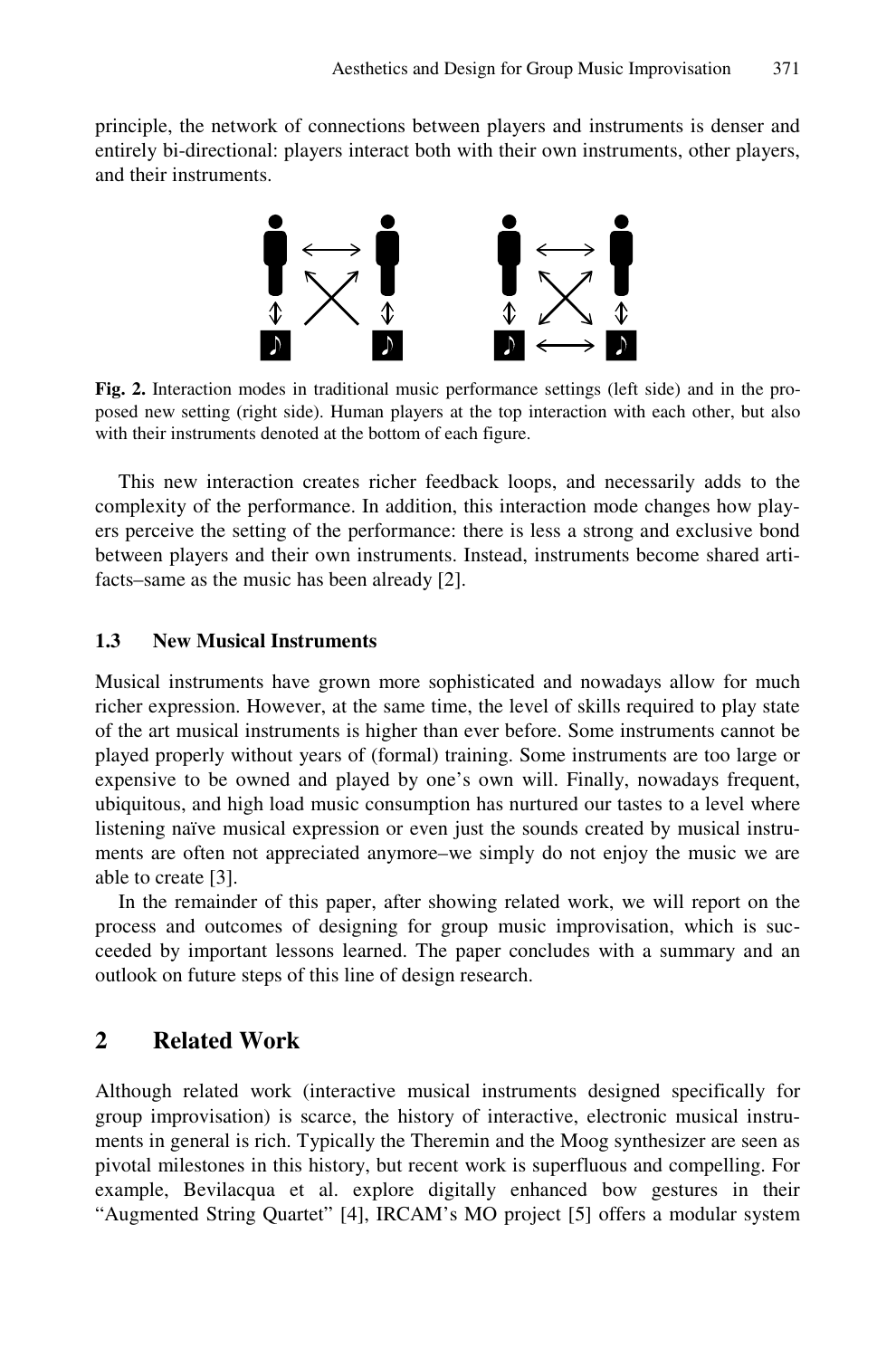allowing for the exploration of gestural interfaces for musical expressions, while other extend to mimics [6] or shift the interaction to collaborative objects [7], for instance, reacTable [8], which is a widely acclaimed interactive music tabletop. Another objective in this project was to open access to improvisation [9] as well as extending the control of musical instrument operation [10].

# **3 Designing for Group Music Improvisation**

The challenges scoped in the introduction section are addressed in this section, describing the course of 5-month-long design project carried out by 20 Industrial Design undergraduate students. The project was initially framed as a system design project, but that alone would not properly capture the complexity: it is rather a setting, in which *multiple designers collaboratively design a multi-user system consisting of multiple (radically) different and unique devices acting individually and as a whole*. Designing for this new situation is easier said than done. A profound difficulty is that we seemingly cannot simply transfer our 'designing for interaction methods and tools' to this new paradigm. This has several reasons. Firstly, the systems we are aiming at are essentially too extensive and our targeted user-groups too heterogeneous to simply choose an approach (e.g., bottom-up or top-down) and start designing. Moreover, as designing for systems is relatively uncharted territory, we even don't know if these existing approaches apply or if we need an alternative hybrid approach [11]. Secondly, the interaction with systems appears to be different than with interactive standalone products as systems are more focused on facilitating opportunities for behavior rather than on disclosing functionalities.

The goal was a Group Music Improvisation System (GMIS) and students focused on different parts of the system, e.g. sound generation, sound modification, and technical infrastructure. We will first look at the process, how the designers approached the project and moved on to their own sub-projects, always with the GMIS in mind. Then, we will present the outcomes of this project, a number of instrument prototypes and the system as a whole.

## **3.1 Setup and Process**

As described in the previous section we anticipated the requirement for a different design approach towards this project, for various reasons. To streamline the project as much as possible we stimulated all students to act as much as they could as a selforganizing system themselves, in order to have them co-shape the project and get grip on (musical) group dynamics. We organized weekly and bi-weekly coaching sessions, as well as regular jam sessions during which students could try out experiential mockups and prototypes of their designs together. In addition to these activities several workshops and invited talks were organized, for example involving a designer and maker of traditional musical instruments, and a composer and performer of contemporary electronic music.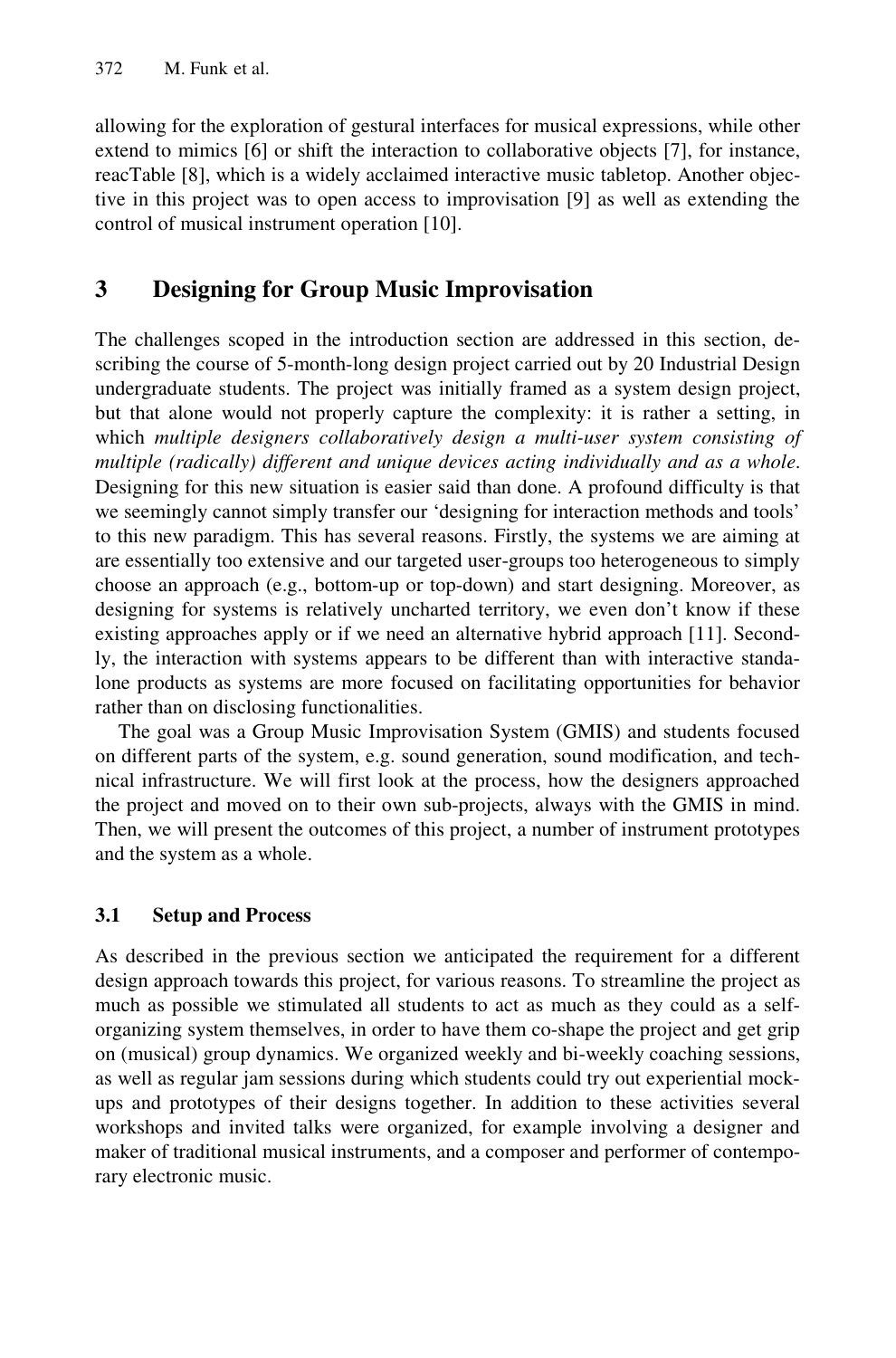All students were stimulated to design in iterative cycles of designing, building and evaluating models and experiential prototypes of different levels of detail, using a process known as the Reflective Transformative Design Process (RTDP, [12]), with which they were all well-acquainted. One of the fortes of this process is that it is highly flexible and not prescriptive; in other words it allowed for exploring hybrid systems design approaches.

#### **3.2 Outcome**

The outcomes of the design project were plenty, about 16 devices or installations from 20 students, some of which were working in groups of four. As already mentioned in the process section, self-organization happened–although quite late in the process–in the form of multiple dimensions (as depicted in Figure 3).



**Fig. 3.** Dimensions of outcomes as observed from the project: melodic–rhythmic (vertical), instruments–modifiers (left front to right back), multiplayer–single player (left back to right front).

Most importantly, the students divided into a large cluster creating music instruments, called *generators*, and another large cluster working on sound effects, called *modifiers*. The former mostly used tactile input captured by different kinds of sensors, mapped this to sound parameters, and finally emitted sound. The latter used, for instance, microphones and live sampling techniques to acquire sound input, which in turn could be processed and emitted again. Other modifiers used tangible interaction to shape the sound such as shown in Figure 4. The processing was determined by, again, tactile input. This dimension is shown in Figure 3as one horizontal axis, which is crossed by the other two important dimensions about users (multiplayer vs. single player) and about musical attributes (melodic vs. rhythmic).

As shown in the introduction, this design project had also the objective to extend control and likewise enrich the feedback loops in action during a performance. The mapping of user and instrument is important, and the outcome showed that both single user instruments as well as collaborative multi-user instruments were possible and could contribute to a diverse and rich performance.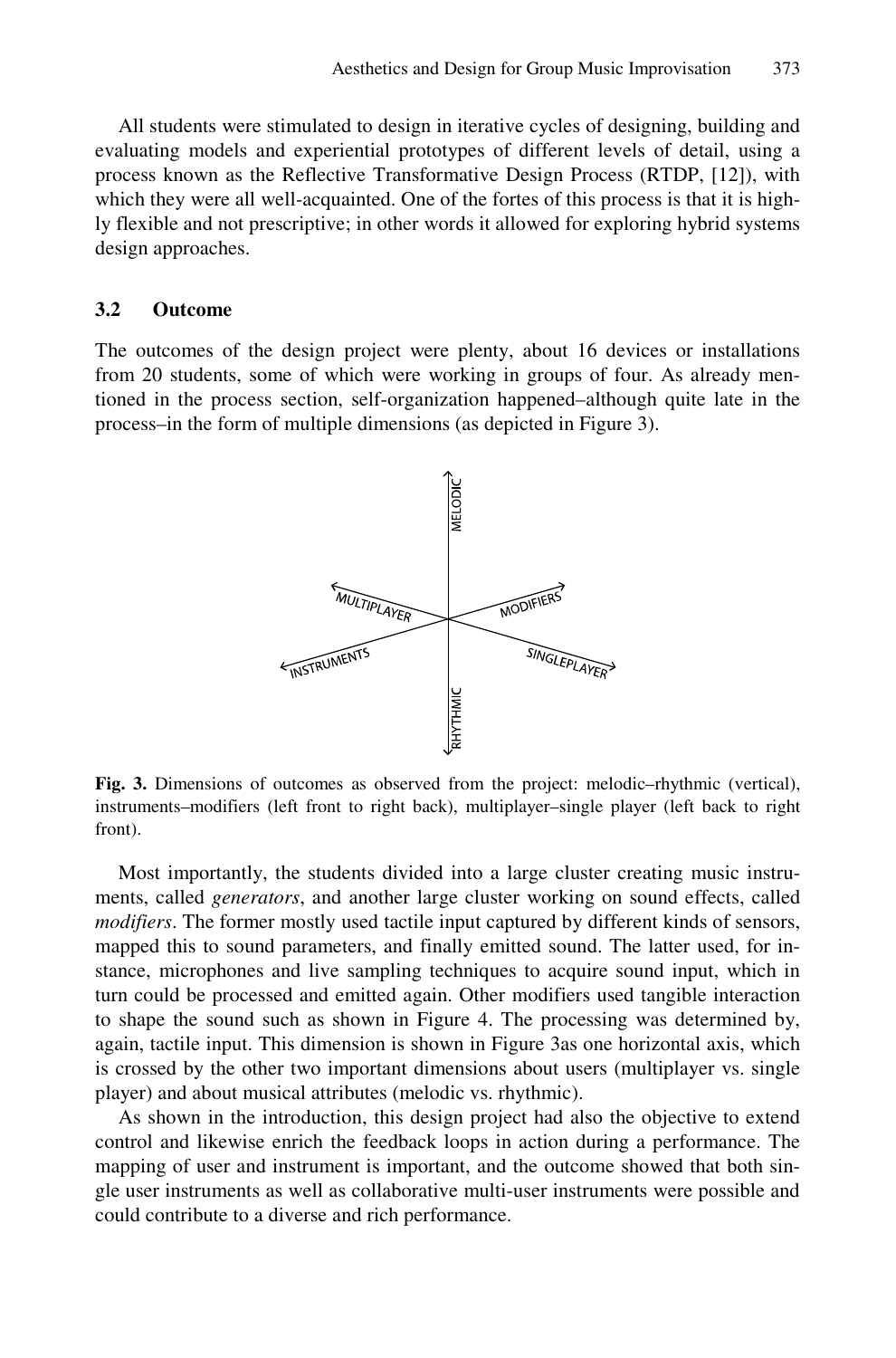

**Fig. 4.** Sound modifier, which uses tension on ropes attached to (or simply grabbed by) different players to modify sound. Ropes with same-colored handles have a mutual influence.



**Fig. 5.** Glove tangible sound generator. From textures sound is generated upon touch and stroking motions. Can even be played rhythmically.

The third dimension of outcome can be found in the content of produced sound and music, however naturally attributed more to sound *generators* than *modifiers*: some of the designers focused on interaction that produces *melodic* sound, aiming at pitch, tone, and tonal changes. The reason we distinguish this from more rhythmic instruments is that indeed most of the melodic instruments could be played with rhythmic accuracy and instead allowed players to work out aesthetic melodies or harmonics. The sounds produced by these instruments were, for instance, long tones, with slow transients and attack times, and long or undefined decays. Another example of focusing on the aesthetics of sounds was an instrument, with which the player could explore and play haptic textures of various materials (see Figure 5). On the other side of the spectrum, rhythmic instruments were usually very accurately playable, sometimes even purely acoustic instruments, sometimes relying on sampling and percussive sound generation.

## **4 Results**

The results of this project can be seen from two angles: process and actual outcome. Both are worthwhile to report on and shed light on the overall task of designing for an aesthetic experience of interaction in a group performance.

The kind of design process students applied was no surprise, as they had learned and adopted a design process [12] that focuses on the individual designer with supplementary collaborative activities. This slowed them down in the first part of the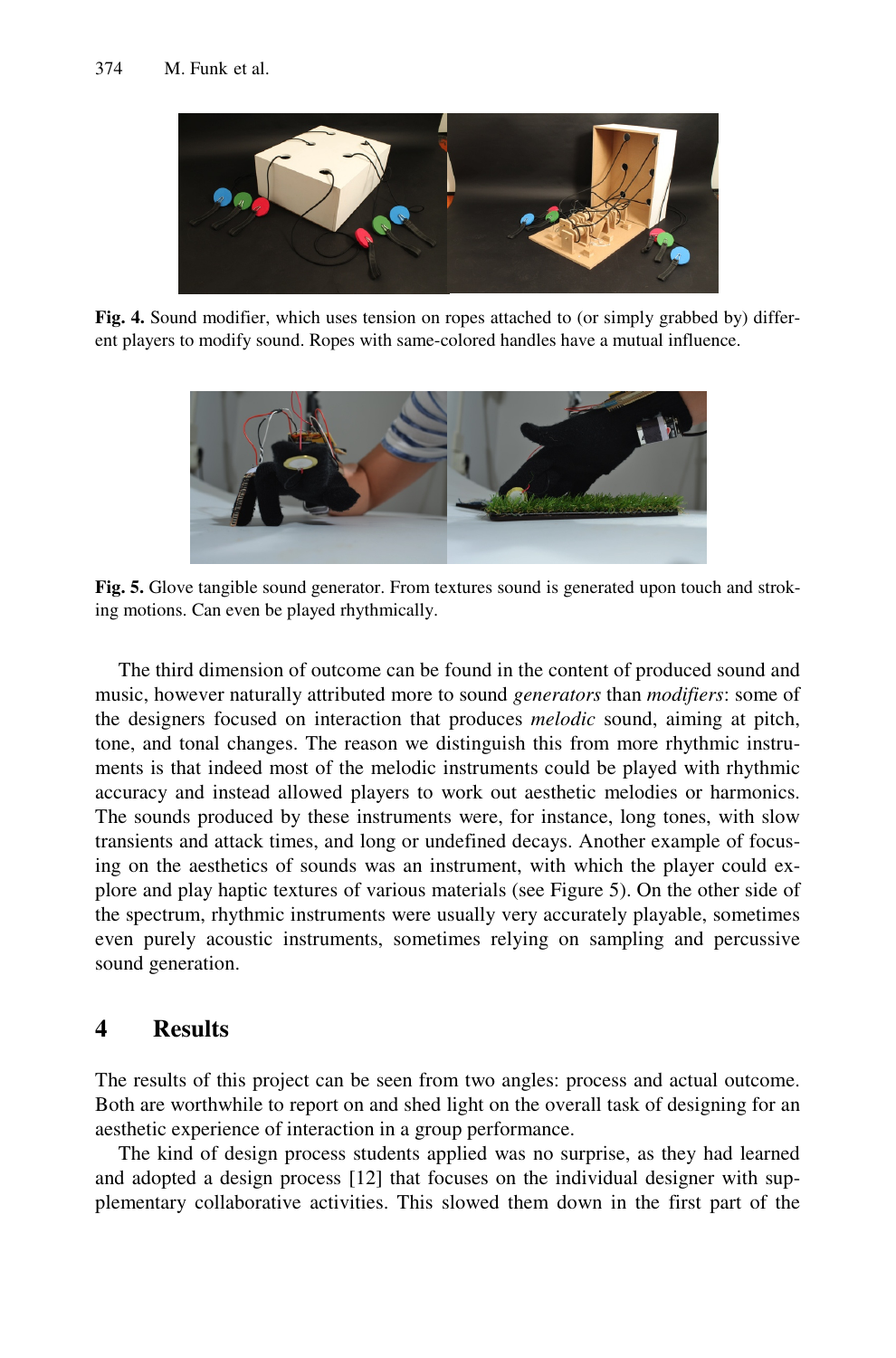design project. After a few weeks, we could however observe changing patterns: better communication and self-organization happened. Communication changed in terms of focus, from technology and prototyping, to what the students actually wanted to achieve in terms of music and experience. Self-organization at group level helped to focus on different aspects of the experience, such as sound generation and sound modification.

The *process* observed by us is very much characterized by rapid swings in terms of ideas, scopes, and technical foundations. As with any other explorative process, the swings are large in the beginning when most explorative action happens, and only over time processes stabilize until the point a narrow project is scoped and can be followed-through with minor changes. The problem arose when the design processes and swings of multiple designers were not synchronized and would not converge in the end. When reaching the final stage of the process, the processes should continue in parallel, which was what we had envisioned when setting up the design project. Unfortunately this could hardly be observed.

The *outcomes* of this design project were diverse and certainly product of a challenging process, however, the concepts and prototypes did not work as intended in a systematic way. We had aimed for truly connecting instruments and a lively jam session at the end, but the instruments did not work out that well due to (human) communication problems, which were pretty much unlike we have encountered before. Designing systems is a hard task, especially with multiple designers involved. The design students found it hard to focus on both micro and macro level, i.e. to design a musical instrument *individually*, and a system *together*. This required not only another perspective on design responsibility in the students, but also a certain acceptance of self-sacrifice: designing as a system demands individual designers to 'kill their darlings'—their part in the sum—for the sake of the whole. However, it is also clear that 16-20 different instruments, influencing each other would not only be a huge technical challenge, but also not produce the intended sonic results. A positive result from this design project is indeed that the designers interpreted the rules of the briefing such that also smaller, more effective teams were permitted. Thus, cluster of 2 to 4 designers emerged which jointly created instruments that could influence each other (at least conceptually) and that also produced sound complementary in pitch, tone, volume, rhythm, and texture–in short, a manageable experience both for the players and the audience.

## **5 Conclusions**

Did this study reveal a new aesthetic experience of interaction in a group performance? Looking at the division we made in section 1.1 (aesthetics of instrumentalism, of group performance and of the resulting music) we have to conclude that we are not there yet: most of the results were similar to related work, which does not mean that this work is not aesthetic—on the contrary—but simply that we were looking for a novel aesthetics based on the effect of extended instrument control. The majority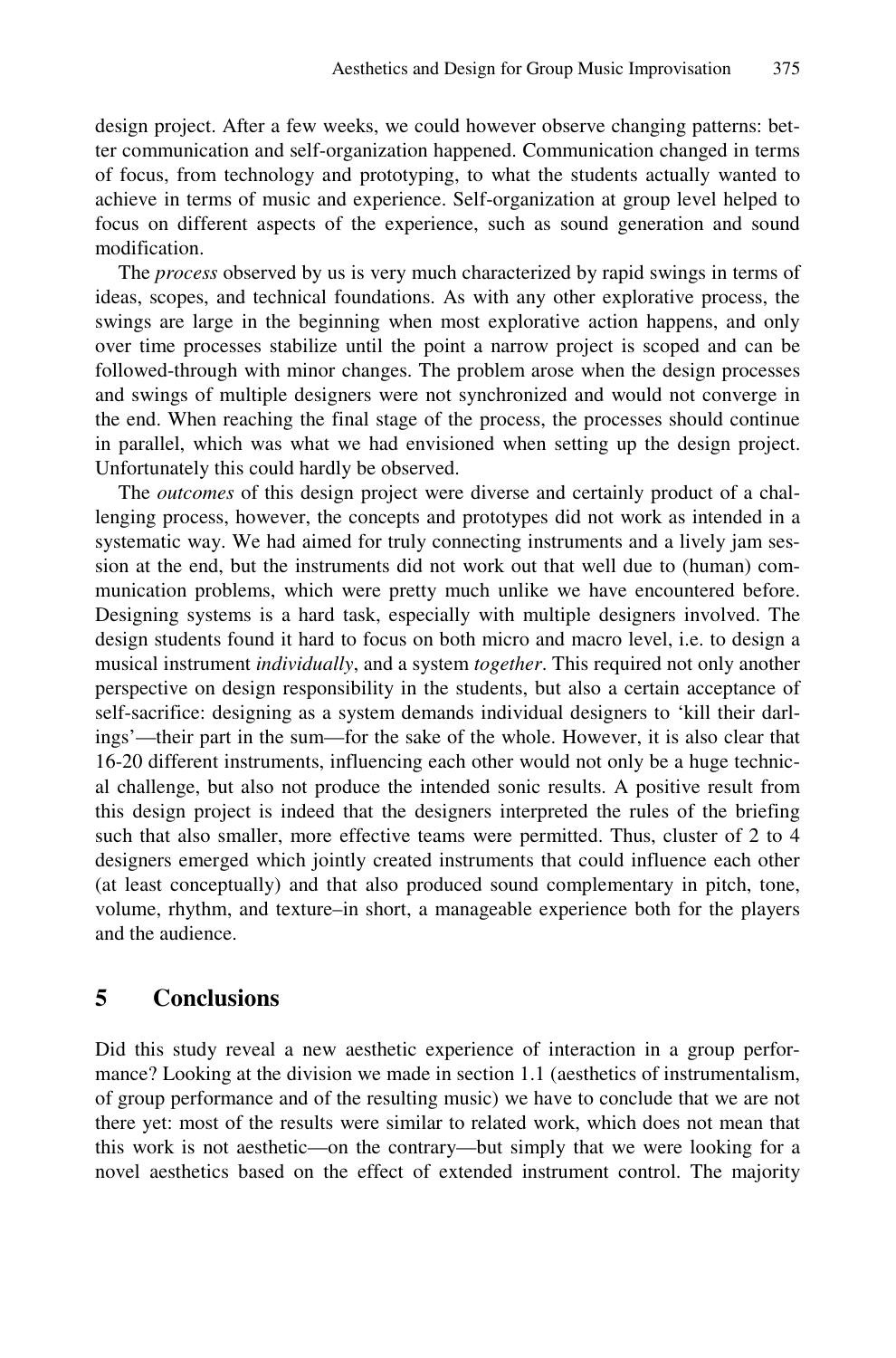of resulting designs hinted at this, but not more than that, although we saw very interesting directions in force-fit combinations of modified acoustic instruments, fully digital instruments and (loop) modifiers. These seemed to generate an intriguing musical aesthetics, which is arguably not novel, but can be capitalized on in future studies.

We saw one prominent exception though. One of the students designed a very interesting set of instruments—one two-stringed tonal synthesizer and an augmented percussive instrument—in a 3D surround sound setting, where both instruments had their own behavior but were also open for one behavior modification by the other instrument. This meant that the percussive instrument could influence the pitch of the tonal instrument, and the tonal instrument the attack of the percussive instrument. The output of the tonal instrument was omnidirectional, but the percussive instrument moved around randomly in the 3D surround sound space, which added an intriguing additional feedback loop to those mentioned in Figure 1. Both instruments had a learning curve, which kept them interesting and challenging for the instrumentalists.

This set of instruments was used in two live, improvised performances by two of the design coaches, semi-professional musicians themselves (drummer and bassist). Their experience as traditional musicians helped un-steepening the learning curve of the instruments, but the diminished control over their instrument's musical contribution demanded a new musicianship: they were forced to search for their (individual and collaborative) aesthetic appreciation of their (individual and collaborative) music while performing. This made that the music itself played a more prominent role in directing the musicians, rather than the other way around.

As shown above in the results section, the design process taken by most of the students was not collaborative and converging enough to succeed. The students did not conceptualize via the aesthetics of interaction that a group music improvisation system should embody (including the sound and music it should product), but instead focused too much on actual instruments, technology and connectivity. In the coming iteration of this project, students need to be given more guidance and direction in the first part of their projects to gain the right momentum and understanding of the *differences* in this design process compared to design processes they have learned and applied in the past. This will be done by requiring all students to first think about the sound and music they would like their instruments to produce, instead of conceptualizing the instruments directly. These sound and interaction concepts will be documented and presented by means of video prototypes early in the design process.

The second aspect that needs revision is the technical infrastructure that supports the connectivity. In the coming iterations, all students can rely on a common infrastructure made of open-source building blocks that are not too challenging to program and still allow for the right amount of flexibility to design new instruments.

**Acknowledgments.** The authors would like to thank all students and coaches in the "Group Music Improvisation System" project that took place in the Out of Control theme at the Department of Industrial Design in Fall 2012. We thank Tom van 't Westeinde, Trieuvy Luu for allowing us to use their photographs. Special thanks to Vleer Doing for providing two new instruments and the infrastructure for influence.